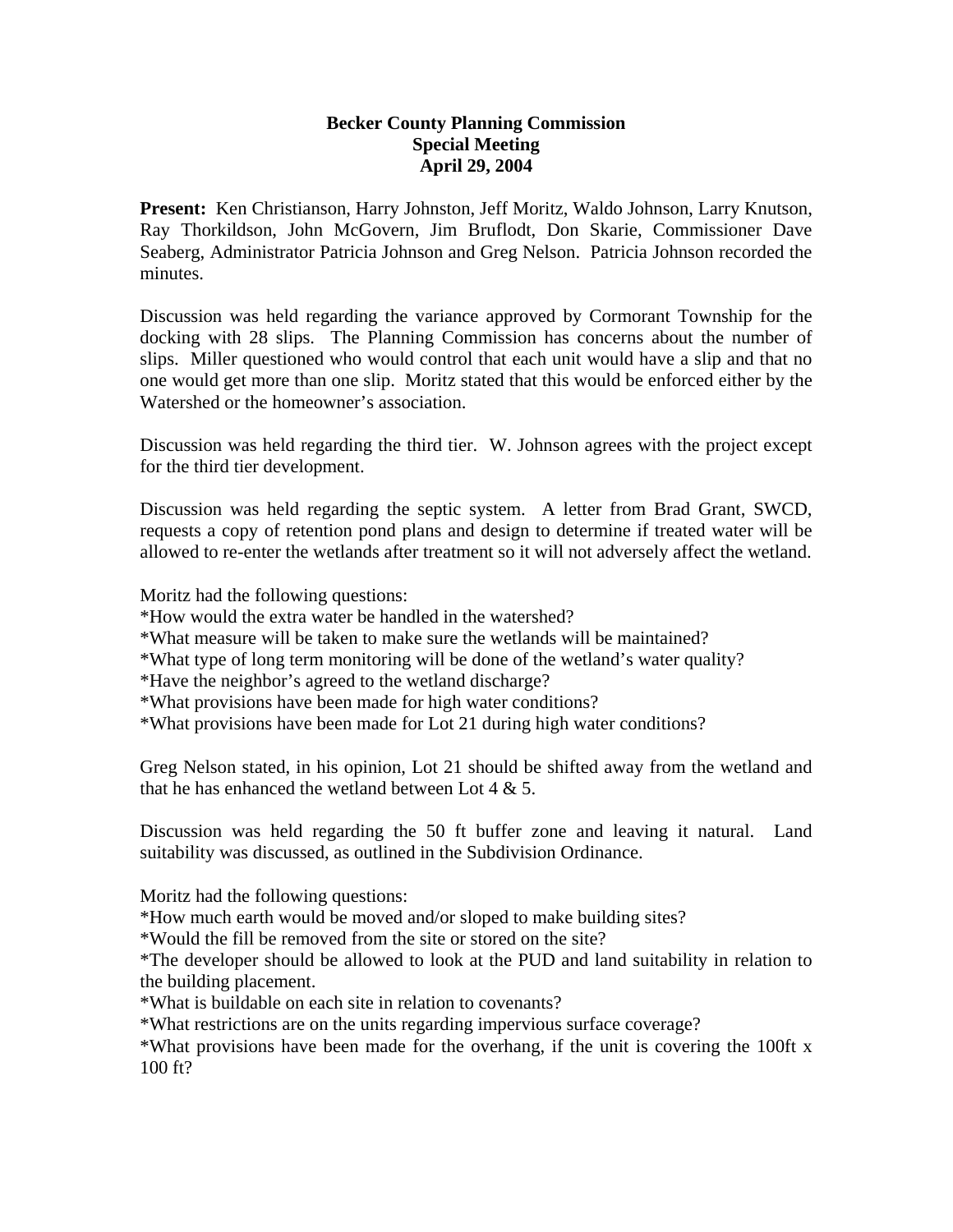Bruflodt felt that 3000 sq ft unit areas were undesirable. Bruflodt had the following question:

\*Cover types – estimate before and after development? EAW Question #10 Estimate the acreage of the site with each of the following cover types before and after development:

|                    | <b>Before</b> | After |                                  | Before After |  |
|--------------------|---------------|-------|----------------------------------|--------------|--|
| Types 1-8 wetlands |               |       | Lawn/landscaping _________ _____ |              |  |
| Wooded/forest      |               |       | Impervious surfaces              |              |  |
| Brush/grassland    |               |       | Other (describe)                 |              |  |
| Cropland           |               |       | <b>TOTAL</b>                     |              |  |

Christianson questioned if there were other projects in the area similar to this. There are similar projects in the Alexandria area and Walker area.

Further discussion was held regarding placing the restrictions on the plat; having preplanning meetings on plats and PUDs; having the units staked out and numbered; and having the centerline of the road staked out.

P. Johnson stated that she would check on the variance issued on the docking with no comments by the DNR.

The following questions arose:

\*How will the shore impact zone, ice ridge and steep slopes be protected?

\*On Lots 1, 2, 3, & 4, how will the steep slope and shore impact zone be protected?

\*What provisions will be made for pruning and dead material removal in the shore impact zone?

\*What is the size of the swimming pool, gazebo, and parking areas? What is the setback from the OHW?

\*What vegetation will be used to obstruct view from the lake?

\*What improvements will be needed to access docks and swimming area?

\*What is the developer's intent on the protection zone? Will it be a conservation easement for the shore impact zone?

The consensus of the group is that the following questions need to be answered:

\*How would the extra water be handled in the watershed?

\*What measure will be taken to make sure the wetlands will be maintained?

\*What type of long term monitoring will be done of the wetland's water quality?

\*Have the neighbor's agreed to the wetland discharge?

\*What provisions have been made for high water conditions?

\*What provisions have been made for Lot 21 during high water conditions?

\*How much earth would be moved and/or sloped to make building sites?

\*Would the fill be removed from the site or stored on the site?

\*The developer should be allowed to look at the PUD and land suitability in relation to the building placement.

\*What is buildable on each site in relation to covenants?

\*What restrictions are on the units regarding impervious surface coverage?